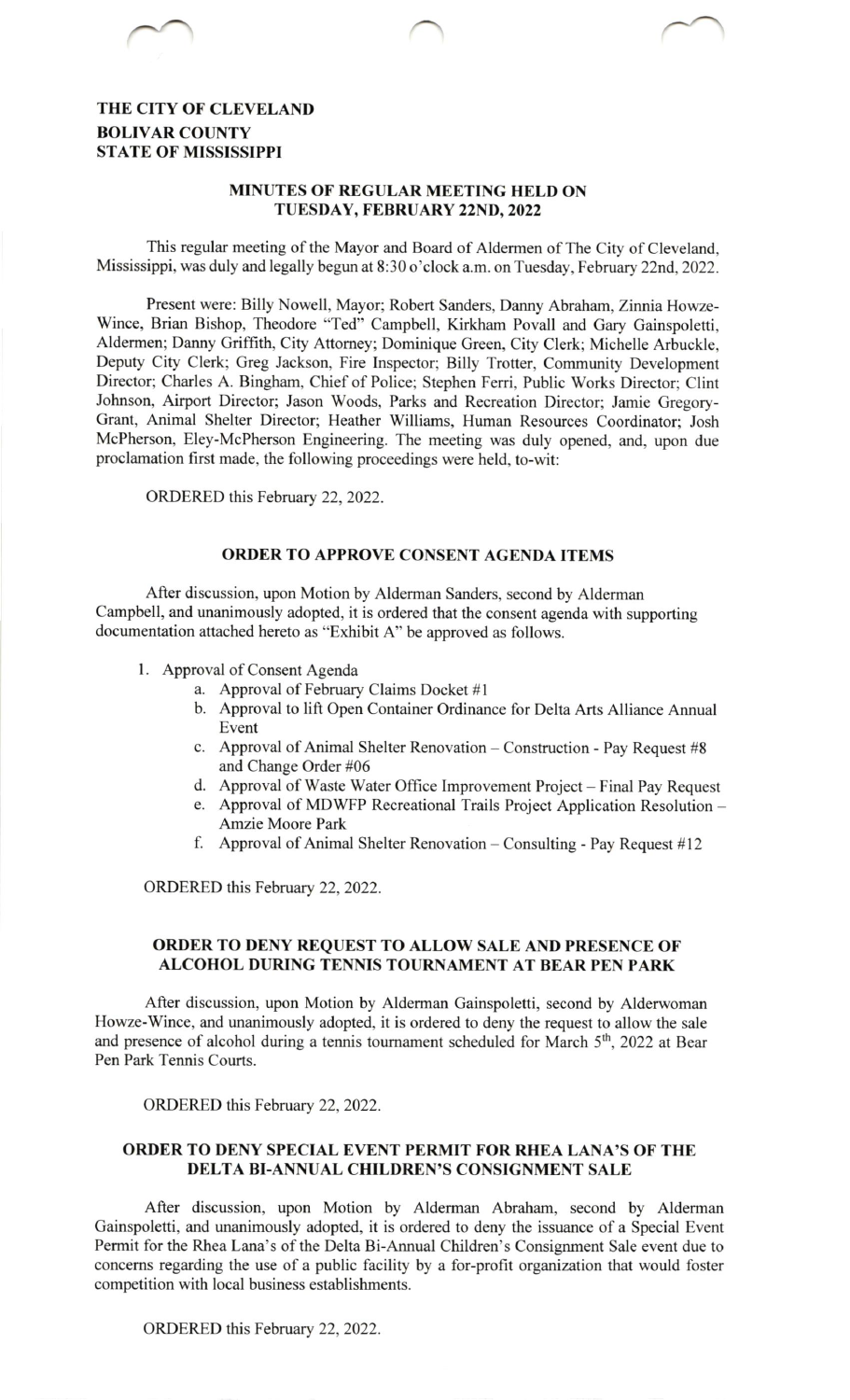### APPROVAL TO PURCHASE LOT AT IO3 SOUTH COURT STREET LOCATED ADJACENT TO THE MARTIN AND SUE KING RAILROAD MUSEUM

After discussion, upon Motion by Alderman Gainspoletti, second by Alderman Abraham, and unanimously adopted, it is ordered to approve the purchase of a lot located at 103 South Court Street adjacent to the Martin and Sue King Railroad Museum for a total price of \$5,500.

ORDERED this February 22,2022.

### ORDER TO APPROVE REVISION TO THE 2022-2023 EMPLOYEE HEALTH INSURANCE PLAN

After discussion, upon Motion by Alderman Gainspoletti, second by Alderman Bishop, and unanimously adopted, it is ordered to approve a revision to the  $2022 - 2023$ Employee Health Insurance Self-lnsured Plan to transition the plan to the reference-based pricing approach.

ORDERED this February 22, 2022.

#### ORDER FOR EXECUTIVE SESSION

After discussion, upon Motion by Alderman Povall, second by Alderman Abraham and unanimously adopted, it is ordered that the Board go into closed session to consider going into executive session to discuss pending litigations and employee action recommendations.

ORDERED this February 22, 2022.

After discussion, upon Motion by Alderman Povall, second by Alderman Abraham, and unanimously adopted, it is ordered that the Board go into executive session to discuss pending litigations and employee action recommendations.

ORDERED this February 22, 2022.

### EXECUTIVE SESSION

Discussions ensued conceming each topic addressed in the above motion. However, no board action was taken, unless as noted otherwise.

After discussion, upon Motion by Alderman Abraham, second by Alderman Bishop, and unanimously adopted, it is ordered to approve the employee action recommendations as presented.



lovee Action Recommendations Tuesday, February 22, 2022

| <b>Employee Name</b>   | <b>Type of Action</b> | Requested<br><b>Effective</b><br>Date | Department            |              | Job Title        |                          | Pay Rate  |           |
|------------------------|-----------------------|---------------------------------------|-----------------------|--------------|------------------|--------------------------|-----------|-----------|
|                        |                       |                                       | Currently             | Requested    | <b>Currently</b> | Requested                | Currently | Requested |
| <b>Tearra Williams</b> | Transfer              |                                       | 2/22/2022 Police Dept | Police Dept  | Patrolman        | School Resource Officer  | \$22.09   | \$22.09   |
| Donall Robinson        | Promotion             |                                       | 3/2/2022 Police Dept  | Police Dept  | Patrolman        | Investigator             | \$23.66   | \$24.47   |
| Matthew Brown          | Promotion             |                                       | 3/2/2022 Police Dept  | Police Dept  | Patrolman        | Investigator             | \$22.09   | \$24.47   |
| Devail Anderson        | Termination           |                                       | 2/22/2022 Police Dept |              | Patrolman        |                          | \$19.34   |           |
| Shameka Ramiz          | Suspension            |                                       | 2/22/2022 Police Dept |              | Dispatcher       |                          |           |           |
| David Smith            | New Hire              | 2/22/2022                             |                       | Public Works |                  | Part time Street Laborer |           | \$11.75   |
| Stanguanze Dawkins     | New Hire              | 2/22/2022                             |                       | Public Works |                  | <b>Street Laborer</b>    |           | \$11.75   |

ORDERED this February 22, 2022.

Upon motion by Alderman Povall, second by Alderman Abraham, and unanimously adopted, it is ordered that the Board come out of executive session and reenter open session.

**PRDERED** this February 22, 2022.